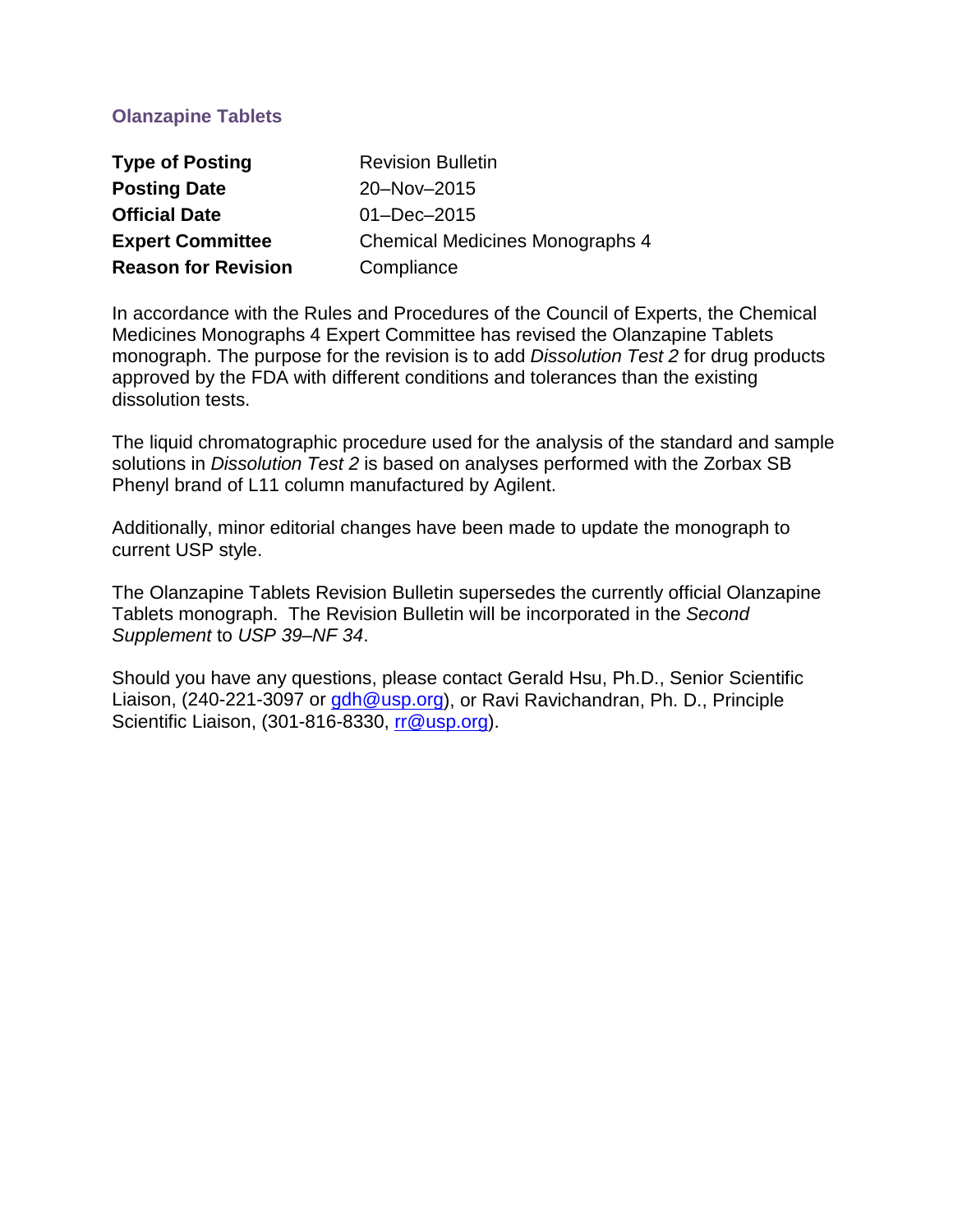Olanzapine Tablets contain NLT 90.0% and NMT 110.0% of the labeled amount of olanzapine  $(C_{17}H_{20}N_4S)$ .

• INFRARED ABSORPTION  $\langle 197K \rangle$ <br>
Standard: Dissolve 10 mg of USP Olanzapine RS in<br>
10 mL of chloroform. Evaporate to dryness on a water<br>
bath maintained at 55°. Use about 2 mg of the residue<br>
to prepare a potassium brom equivalent to 30 mg of olanzapine to a suitable con- **PERFORMANCE TESTS** tainer. Add 30 mL of *chloroform*, and sonicate for 15 min to dissolve. Pass through a suitable filter, and **Change to read:** evaporate the filtrate to dryness on a water bath maintained at 55°. Use about 2 mg of the residue to prepare a *potassium bromide* • **<sup>D</sup>ISSOLUTION** 〈**711**〉 pellet.

**Acceptance criteria:** Meet the requirements

### •

[NOTE—A few drops of *acetonitrile*, not to exceed 5% of the final volume, may be added to the *Standard solution* and *Sample solution* before final dilution to reduce *foaming.*]

**Buffer 2:** 12 g/L of *sodium dodecyl sulfate* in *Buffer 1* tube, and add 2.0 mL of *Mobile phase*.

**System suitability solution:** 0.1 mg/mL of USP test through a suitable filter of 0.45-µm pore size. Olanzapine RS and 0.01 mg/mL of USP Olanzapine Re- Transfer 5.0 mL of the filtrate to a tube, and add

lated Compound A RS in *Mobile phase* 2.0 mL of *Mobile phase*. **Standard solution:** 0.1 mg/mL of USP Olanzapine RS

in *Mobile phase*<br> **See Chromatography**  $\langle 621 \rangle$ **, System Suitability.)**<br> **Sample solution:** Transfer a known quantity of Tablets **Mode:** LC **Sample solution:** Transfer a known quantity of Tablets **Mode:** LC (NLT 5), equivalent to NLT 25 mg of olanzapine, to a **Detector:** UV 260 nm suitable volumetric flask. Dilute with *Mobile phase* to **Column:** 4.6-mm × 15-cm; 5-µm packing *L10* volume, mix, and sonicate for 10 min. Centrifuge a **Flow rate:** 1.5 mL/min portion of this solution, and dilute the clear superna- **Figure 1.5 mL/min** portion of this solution, and dilute the clear supernaportion of this solution, and dilute the clear superna-<br>
tant with *Mobile phase* to obtain a solution containing **5ystem suitability** tant with *Mobile phase* to obtain a solution containing **System suitability** about 0.1 mg/mL of olanzapine. [NOTE-Agitation of the flask may be necessary before sonication to prevent **Suitability requirements**<br>
Tablets from adhering to the flask, making disintegra-**Relative standard deviation:** NMT 2.0% Tablets from adhering to the flask, making disintegration and dissolution difficult.] **Analysis**

**Detector:** UV 260 nm

**Column:**  $4.6$ -mm  $\times$  15-cm;  $5$ -µm packing *L7* Result =  $(r<sub>u</sub>/r<sub>s</sub>) \times C<sub>s</sub> \times (V/L) \times 100$ 

- 
- **Flow rate:** 1.5 mL/min<br>**Injection volume:** 20 µL

**Samples:** System suitability solution and Standard

- *Standard solution*<br>
Solution Solution Standard solution (mg/mL)<br>
NOTE—The relative retention times for olanzapine re-<br>
lated compound A and olanzapine are 0.89 and 1.0,  $L =$  label claim (mg/Tablet) [NOTE—The relative retention times for olanzapine re-<br>*Iated compound A and olanzapine are 0.89 and 1.0*, lated compound A and olanzapine are 0.89 and 1.0, *Lateral abel claim (mg/Tablet)*<br>**Tolerances:** NLT 80% (*Q*) of the labeled amount of **respectively.]**
- 
- olanzapine related compound A, *System suitability* solution<br> **Solution**<br> **ailing factor:** NMT 1.8, Standard solution<br> **Apparatus 2:** 50 rpm<br> **Relative standard deviation:** NMT 2.0% Standard **Time:** 20 min
- **Tailing factor:** NMT 1.8, *Standard solution*
- **Relative standard deviation: NMT 2.0%, Standard**

### *.* **Analysis**

**Clanzapine Tablets Samples:** *Samples: Standard solution* and *Sample solution*<br>Calculate the percentage of the labeled amount of **OLATA** olanzapine  $(\mathsf{C}_{17}\mathsf{H}_{20}\mathsf{N}_4\mathsf{S})$  in the portion of Tablets taken:

$$
Result = (r_U/r_S) \times (C_S/C_U) \times 100
$$

- 
- **IDENTIFICATION**<br> **IDENTIFICATION**<br> **IDENTIFICATION**<br> **IDENTIFICATION**<br> **IDENTIFICATION**<br> **IDENTIFICATION**<br> **IDENTIFICATION**<br> **IDENTIFICATION**<br> **IDENTIFICATION**<br> **IDENTIFICATION**<br> **IDENTIFICATION**<br> **IDENTIFICATION**<br> **IDEN** 
	-
	-

- **Medium:** 0.1 N *hydrochloric acid*; 900 mL
- **ASSAY Apparatus 2:** 50 rpm
	-
- **PROCEDURE**<br> **PROCEDURE Time:** 30 min *Time:* **30 min** *Time: 30 min <b><i>Time:* 30 min *Time: 4 few drops of acetomitrile, not to exceed 5% of <b>Mobile phase: 10 g/L of ammonium acetate in a mix*ture of *methanol* and *water* (2:3). Adjust with *hydro-chloric acid* to a pH of 4.0.
	- foaming.] **Standard solution:** (*L*/1000) mg/mL of USP **Buffer 1:** 6.9 g/L of *monobasic sodium phosphate*. Ad- Olanzapine RS in *Medium*, where *L* is the label claim in mg/Tablet. Transfer 5.0 mL of this solution to a tube, and add 2.0 mL of *Mobile phase*.
	- **Mobile phase:** *Acetonitrile* and *Buffer 2* (1:1) **Sample solution:** Pass a portion of the solution under
		-
		-
		-
		-
		-
		-
		-
		-

- 
- **Chromatographic system Samples:** *Standard solution* and *Sample solution* (See *Chromatography* 〈621〉*, System Suitability*.) Calculate the percentage of the labeled amount of olanzapine (C<sub>17</sub>H<sub>20</sub>N<sub>4</sub>S) dissolved:

- 
- **Injection volume:**  $20 \mu L$  *r<sub>U</sub>* **= peak response from the** *Sample solution**r***<sub>S</sub> = peak response from the** *Standard solution**r***<sub>S</sub> = peak response from the** *Standard solution*  $r<sub>S</sub>$  = peak response from the *Standard solution*<br> $C<sub>S</sub>$  = concentration of USP Olanzapine RS in the
	-
	-
	-
- **Suitability requirements** and **noise in the contract of the contract of the contract of the contract of the contract of the contract of the contract of the contract of the contract of the contract of the contract of the c**
- **Suitability requirements**<br>**Resolution:** NLT 2.0 between olanzapine and **•.**<br>• **Pest 2:** If the product complies with this test, the **•**<br>• **abeling indicates that it meets USP** *Dissolution Test 2*.
	-
	-
	- **Mobile phase:** 10 g/L of *ammonium acetate* in a mix- *solution* ture of *methanol* and *water* (2:3). Adjust with *hydrochloric acid* to a pH of 4.0. Pass through a suitable filter of 0.45-um pore size.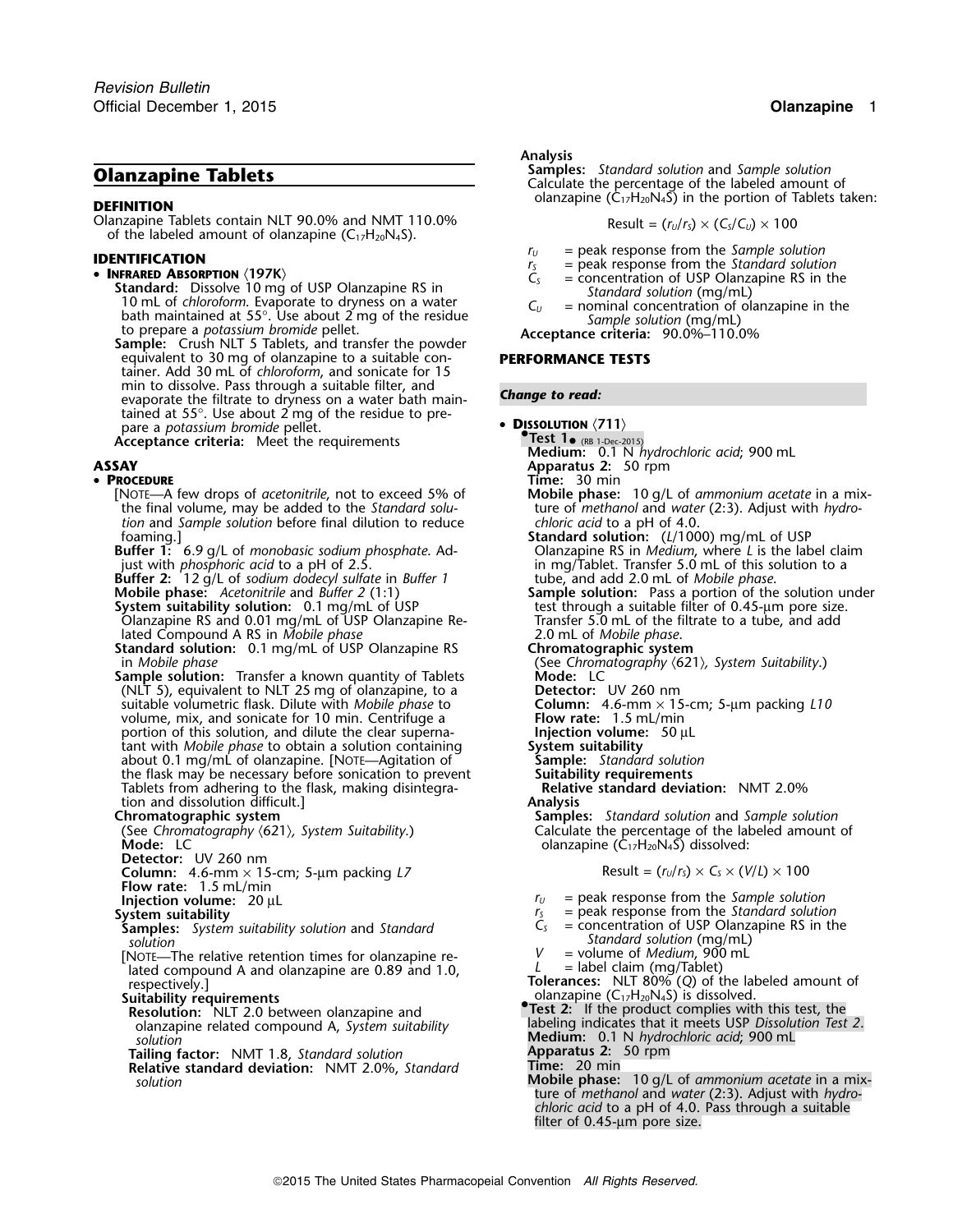**Standard stock solution:** 0.28 mg/mL of USP supernatant. [NOTE—Immediate agitation of the flask Olanzapine RS prepared as follows. Transfer a suitable may be necessary to prevent Tablets from adhering to Olanzapine RS prepared as follows. Transfer a suitable may be necessary to prevent Tablets from adhering to amount of USP Olanzapine RS to a suitable volumetric the flask, making dissolution and disintegration diffi-<br>flask. Add about 8% of the final flask volume of aceto-<br>cult. [**CAUTION—D**O not sonicate.] The Sample solution flask. Add about 8% of the final flask volume of *aceto-*<br> *nitrile*. Sonicate to dissolve the Reference Standard. Di-<br>
is stable for 12 h at room temperature and 48 h if *nitrile*. Sonicate to dissolve the Reference Standard. Di- is stable for 1<br>lute with *Medium* to volume.

lute with *Medium* to volume.<br> **Combine the Community of the Communisty of Communisty of Communisty Communisty of USP**<br> **Communisty Communisty Communisty Communisty Communisty Communisty Communisty Communisty Communisty Co Standard solution:** (L/900) mg/mL of USP Olanzapine RS in *Medium* from *Standard stock solution*, where *L* is the label claim in mg/Tablet. Transfer<br>5.0 mL of this solution to a tube, and add 2.0 mL of **Table 1 Table 1** 

- Detector: UV 260 nm
- **Column:** 4.6-mm × 15-cm; 5-µm packing *L11*

- 
- 

Sample: Standard solution<br>
Sample: Standard solution<br>
Relative standard deviation: NMT 2.0%<br>
Samples: Standard solution and Sample solution<br>
Calculate the percentage of the labeled amount of<br>
Calculate the percentage of t

$$
Result = (r_U/r_S) \times C_S \times (V/L) \times 100
$$

- *<sup>r</sup><sup>U</sup>* = peak response from the *Sample solution solution*
- 
- = concentration of USP Olanzapine RS in the *Standard solution* (mg/mL)
- *<sup>V</sup>* = volume of *Medium*, <sup>900</sup> mL *solution*
- 
- **Tolerances:** NLT 80% (*Q*) of the labeled amount of **Analysis**
- requirements the contract of the contract of the contract of Tablets taken:

### **IMPURITIES**

### • **ORGANIC IMPURITIES**

[NOTE—A few drops of *acetonitrile*, not to exceed 5% of  $r_U =$  peak response of each impurity from the the final volume. may be added to the *Standard solu*-<br>The final volume. may be added to the *Standard solu*the final volume, may be added to the *Standard solu- Sample solution tion* and *Sample solution* before final dilution to reduce *r<sub>S</sub>* = *c<sub>S</sub>* = *s* 

**Buffer 1:** 3.3 mL/L of *phosphoric acid*. Adjust with 50% *Sodium hydroxide* to a pH of 2.5.

- **Buffer 2:** 8.7 g/L of *sodium dodecyl sulfate* in *Buffer 1 Sample solution* (mg/mL) **Buffer 3:** 18.6 mg/L of *edetate disodium* (EDTA) in *Buffer 2*
- 
- **Solution A:** *Acetonitrile* and *Buffer 2* (12:13)
- **Solution B:** *Acetonitrile* and *Buffer 2* (7:3)
- **Diluent:** *Acetonitrile* and *Buffer 3* (2:3) **Table 2**
- **System suitability solution:** 20 µg/mL of USP Olanzapine RS and 2  $\mu$ g/mL each of USP Olanzapine<br>Related Compound B RS and USP Olanzapine Related<br>Compound C RS in *Diluent*<br>Standard solution: 0.002 mg/ml of USP Olanzapine

Standard solution: 0.002 mg/mL of USP Olanzapine **RS** in *Diluent* 

Sensitivity solution: 0.4 µg/mL of USP Olanzapine RS in *Diluent* from the *Standard solution* 

edial Differential Compless of the Standard Solution: Nominally 0.375–0.500 mg/mL of and aldiazepin-2(3*H*)-one.<br>Sample solution: Nominally 0.375–0.500 mg/mL of 4]diazepin-2(3*H*)-one.<br>Aldiazepin-2(3*H*)-one. as follows. Transfer a known quantity of Tablets to a suitable volumetric flask, and dilute with *Diluent* to volume. Centrifuge a portion of this solution, and use the

| 5.0 mL of this solution to a tube, and add 2.0 mL of<br>Mobile phase.                                 | Time  | <b>Solution A</b> | <b>Solution B</b> |
|-------------------------------------------------------------------------------------------------------|-------|-------------------|-------------------|
| <b>ample solution:</b> Pass a portion of the solution under                                           | (min) | (%)               | (%)               |
| test through a suitable filter of 0.45-µm pore size.                                                  |       | 100               |                   |
| Transfer 5.0 mL of the filtrate to a tube, and add                                                    |       | 100               |                   |
| 2.0 mL of Mobile phase.                                                                               | 20    |                   | 100               |
| hromatographic system<br>(See Chromatography $\langle 621 \rangle$ , System Suitability.)<br>Mode: LC |       |                   | 100               |
|                                                                                                       |       | 100               |                   |
| $\mathsf{Dot}$                                                                                        |       | 100               |                   |

Column temperature: 40°<br>
Chromatographic system<br>
Flow rate: 1.5 mL/min **Chromatography (62°**<br>
Mode: 1.5 mL/min Mode: 1.6 (See *Chromatography* 〈621〉*, System Suitability*.) **Flow rate:** 1.5 mL/min **Mode:** LC **Injection volume:**<sup>50</sup> <sup>µ</sup><sup>L</sup>

System suitability<br> **System suitability**<br> **Sample:** Standard solution<br> **Sample:** Standard solution<br> **Column:** 4.6-mm × 25° 5-µm packing L7

**Suitability requirements<br><b>Resolution:** NLT 3.0 between olanzapine and<br>**propellies** olanzapine related compound C, *System suitability* 

*r*<sub>s</sub> = peak response from the *Standard solution* **Tailing factor:** NMT 1.5 for the olanzapine peak,  $C_s$  = concentration of USP Olanzapine RS in the *System suitability solution* 

**Relative standard deviation:** NMT 2.0%, *Standard* solution

*<sup>L</sup>* = label claim (mg/Tablet) **Signal-to-noise ratio:** NLT 10, *Sensitivity solution*

olanzapine (C17H20N4S) is dissolved. **Samples:** *Standard solution* and *Sample solution* • (RB 1-Dec-2015) • **<sup>U</sup>NIFORMITY OF DOSAGE UNITS** 〈**905**〉**:** Meet the Calculate the percentage of each impurity in the por-

$$
Result = (r_U/r_S) \times (C_S/C_U) \times (1/F) \times 100
$$

- 
- 
- = concentration of USP Olanzapine RS in the Standard solution (mg/mL)
- *sodium hydroxide* to a pH of 2.5. *C<sub>U</sub> = nominal concentration of olanzapine in the*<br>**C**<sub>*U*</sub> = nominal concentration of olanzapine in the<br>**S***ample solution* (mg/mL)
	- *in Table 2*<br>2. **Acceptance criteria:** See *Table 2*

| Table 2                                 |                                             |                                                     |                                      |  |  |  |  |
|-----------------------------------------|---------------------------------------------|-----------------------------------------------------|--------------------------------------|--|--|--|--|
| Name                                    | <b>Relative</b><br><b>Retention</b><br>Time | <b>Relative</b><br><b>Response</b><br><b>Factor</b> | Acceptance<br>Criteria,<br>NMT $(%)$ |  |  |  |  |
| Dlanzapine lactamª                      | 0.26                                        | 1.0                                                 | 0.50                                 |  |  |  |  |
| Dlanzapine related<br>compound <b>P</b> | ሰ ጋሰ                                        | າ າ                                                 | ስ ደስ                                 |  |  |  |  |

<sup>b</sup>(Z)-1-{4-(4-Methylpiperazin-1-yl)-2-thioxo-1*H-*benzo[*b*][1,4]diazepin-3(2*H*)-ylidene}propan-2-one.